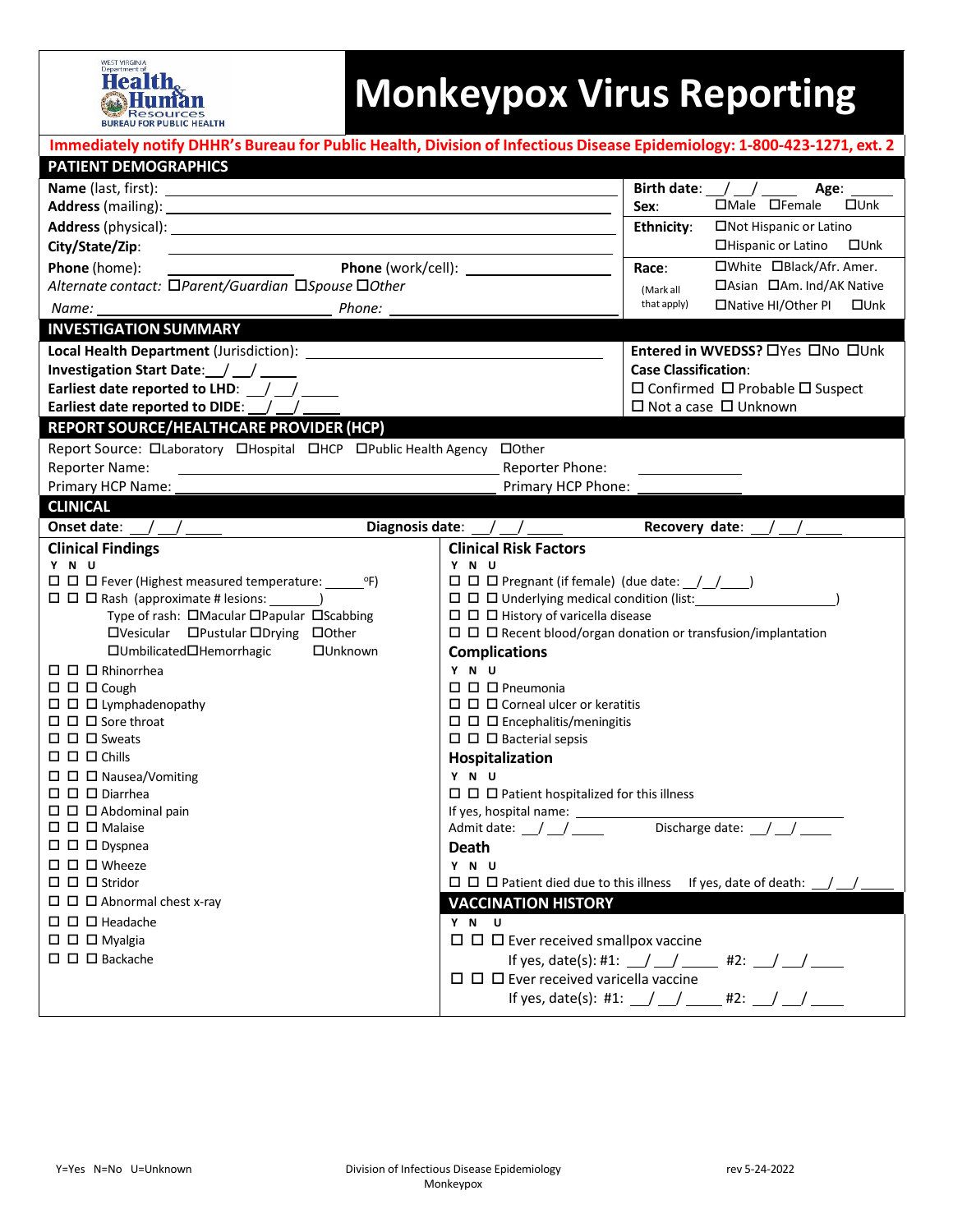## **LABORATORY**

## **Y N U**

 $\square$   $\square$   $\square$  Clinical specimen positive by PCR or WGS for monkeypox virus

 $\Box$   $\Box$   $\Box$  Clinical specimen positive by culture for monkeypox virus

 $\square$   $\square$   $\square$  Clinical specimen positive by PCR for orthopox DNA

Demonstration of orthopox viral antigens in a clinical specimen by immunohistochemical testing or electron microscopy

 $\Box$   $\Box$   $\Box$   $\Box$  Anti-orthopox IgM antibody detected (4-56 days after rash onset)

| <b>INFECTION TIMELINE</b>                                                                                                                                                                                                                |                           |                                      |                                                   |            |                          |  |  |
|------------------------------------------------------------------------------------------------------------------------------------------------------------------------------------------------------------------------------------------|---------------------------|--------------------------------------|---------------------------------------------------|------------|--------------------------|--|--|
|                                                                                                                                                                                                                                          | Exposure period           |                                      |                                                   | Onset date |                          |  |  |
| Enter onset date in grey box. Count<br>backward to determine<br>probable exposure period.                                                                                                                                                | $-17$<br>(Max Incubation) | $-7$<br>(Min Incubation)             |                                                   |            |                          |  |  |
| Calendar dates:                                                                                                                                                                                                                          |                           |                                      |                                                   |            |                          |  |  |
|                                                                                                                                                                                                                                          |                           |                                      |                                                   |            |                          |  |  |
| EPIDEMIOLOGIC EXPOSURES (based on the above exposure period)                                                                                                                                                                             |                           |                                      |                                                   |            |                          |  |  |
| Y N U                                                                                                                                                                                                                                    |                           |                                      |                                                   |            |                          |  |  |
| $\Box$ $\Box$ History of travel during exposure period (if yes, complete travel history below):                                                                                                                                          |                           |                                      |                                                   |            |                          |  |  |
|                                                                                                                                                                                                                                          |                           |                                      |                                                   |            |                          |  |  |
| Destination (City, County, State and Country)                                                                                                                                                                                            |                           | <b>Arrival Date</b>                  | <b>Departure Date</b>                             |            | <b>Reason for Travel</b> |  |  |
|                                                                                                                                                                                                                                          |                           |                                      |                                                   |            |                          |  |  |
|                                                                                                                                                                                                                                          |                           |                                      |                                                   |            |                          |  |  |
|                                                                                                                                                                                                                                          |                           |                                      |                                                   |            |                          |  |  |
|                                                                                                                                                                                                                                          |                           |                                      |                                                   |            |                          |  |  |
| $\Box$ $\Box$ Exposures to any of the following animals:                                                                                                                                                                                 |                           |                                      |                                                   |            |                          |  |  |
| $\Box$ Prairie dog $\Box$ Gambian rat $\Box$ Rabbit $\Box$ Wallaby $\Box$ Rope squirrel $\Box$ African tree squirrel $\Box$ Other:                                                                                                       |                           |                                      |                                                   |            |                          |  |  |
|                                                                                                                                                                                                                                          |                           |                                      |                                                   |            |                          |  |  |
|                                                                                                                                                                                                                                          |                           |                                      |                                                   |            |                          |  |  |
| Type of exposure: DBite DPetting/Handling DOther (specify): 1992                                                                                                                                                                         |                           |                                      |                                                   |            |                          |  |  |
| Exposure setting (e.g., home, school, etc): Lateration and the set of the set of the set of the set of the set of the set of the set of the set of the set of the set of the set of the set of the set of the set of the set o           |                           |                                      |                                                   |            |                          |  |  |
| Status of animal at time of exposure: $\Box$ Alive (well) $\Box$ Alive (ill) $\Box$ Dead $\Box$ Unknown<br>If animal was ill, date of animal's illness onset: $\frac{1}{\sqrt{2}}$<br>Is animal available for testing? OYes ONo OUnknown |                           |                                      |                                                   |            |                          |  |  |
| □ □ □ Exposure to symptomatic human (specify relationship: _____________________                                                                                                                                                         |                           |                                      |                                                   |            |                          |  |  |
| Earliest date of exposure: \[mathbb{sare}{\sigma_{D}{\sigma_{D}{\sigma_{D}{\sigma_{D}{\sigma_{D}{\sigma_{D}{\sigma_{D}}}} atest date of exposure: \[Mathbb{sare}}<br>Type of exposure: □ Skin-to-skin contact                            |                           |                                      | $\Box$ $\leq$ Distance of 6 feet for >3 hours     |            | $\Box$ Sexual contact    |  |  |
| Exposure setting (e.g., home, school, etc.): ___________________________________                                                                                                                                                         |                           |                                      |                                                   |            |                          |  |  |
|                                                                                                                                                                                                                                          |                           |                                      |                                                   |            |                          |  |  |
| $\Box$ $\Box$ Organ transplant recipient (Date: $\Box$ )                                                                                                                                                                                 |                           |                                      |                                                   |            |                          |  |  |
| $\Box$ $\Box$ Blood transfusion recipient (Date: $\Box$ )                                                                                                                                                                                |                           |                                      |                                                   |            |                          |  |  |
| Where did exposure most likely occur? County:                                                                                                                                                                                            | State: <b>State:</b>      |                                      | Country:                                          |            |                          |  |  |
| <b>PUBLIC HEALTH ISSUES</b>                                                                                                                                                                                                              |                           |                                      | <b>PUBLIC HEALTH ACTIONS</b>                      |            |                          |  |  |
| Y N U                                                                                                                                                                                                                                    | Y N U                     |                                      |                                                   |            |                          |  |  |
| $\Box$ $\Box$ Case donated blood products, organs or tissue                                                                                                                                                                              |                           |                                      | $\Box$ $\Box$ Notified blood or tissue bank       |            |                          |  |  |
| in the 30 days prior to symptom onset                                                                                                                                                                                                    |                           |                                      |                                                   |            |                          |  |  |
| Date: $1/$                                                                                                                                                                                                                               |                           | and/or family/guardian               |                                                   |            |                          |  |  |
|                                                                                                                                                                                                                                          |                           | a shared exposure                    |                                                   |            |                          |  |  |
| $\Box$ $\Box$ Illegal pet trade suspected                                                                                                                                                                                                |                           |                                      |                                                   |            |                          |  |  |
| $\Box$ $\Box$ $\Box$ Case knows someone who had shared exposure and is                                                                                                                                                                   |                           |                                      | $\Box$ $\Box$ $\Box$ Patient is lost to follow up |            |                          |  |  |
| currently having similar symptoms                                                                                                                                                                                                        |                           | $\square$ $\square$ $\square$ Other: |                                                   |            |                          |  |  |
| $\Box$ $\Box$ Epi link to another confirmed case of same condition                                                                                                                                                                       |                           |                                      |                                                   |            |                          |  |  |
| $\Box$ $\Box$ $\Box$ Epi link to a documented exposure                                                                                                                                                                                   |                           |                                      |                                                   |            |                          |  |  |
| $\Box$ $\Box$ $\Box$ Case is part of an outbreak                                                                                                                                                                                         |                           |                                      |                                                   |            |                          |  |  |

 $\square$   $\square$   $\square$  Other: